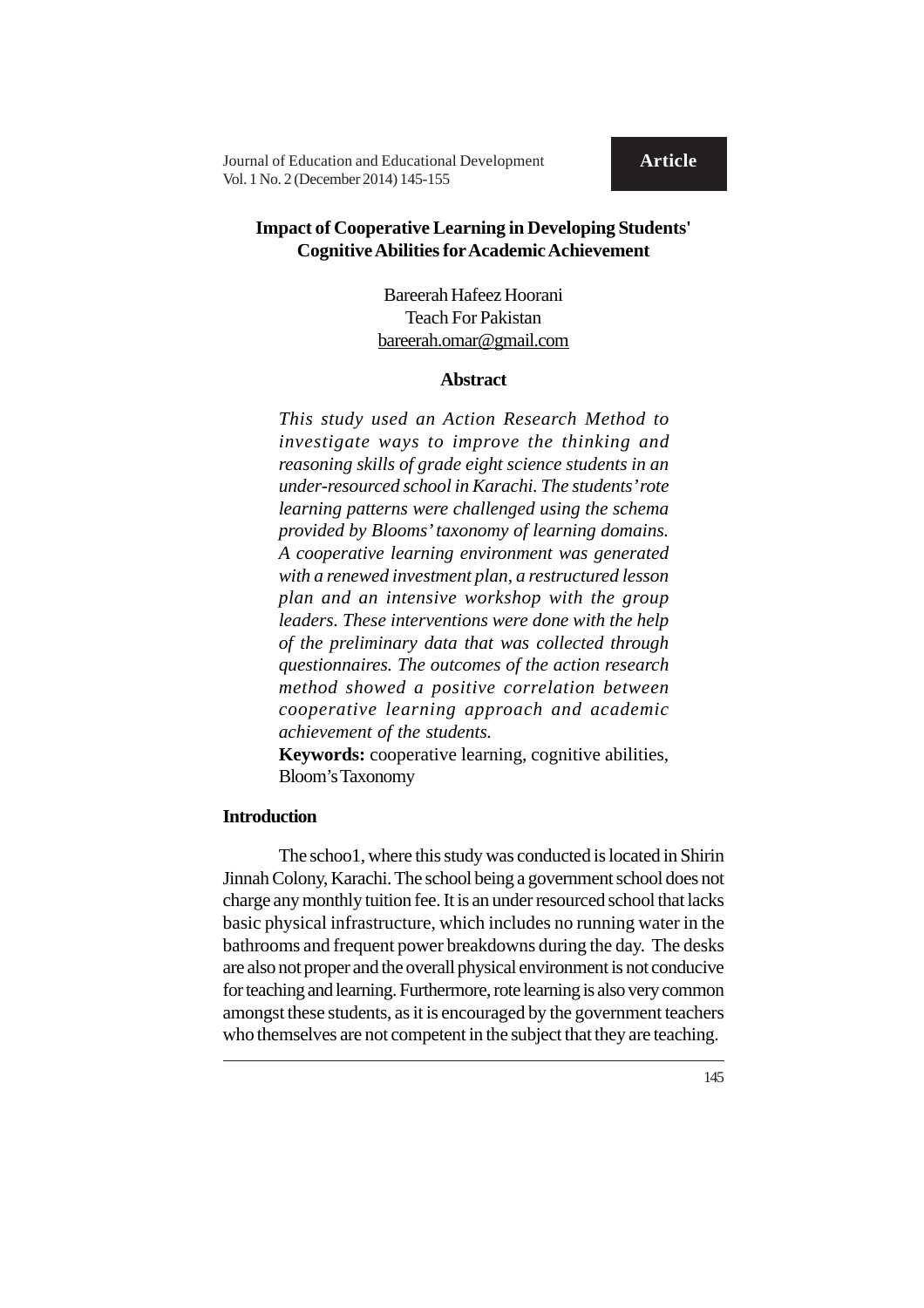After teaching science for eight months to grade seven students, I was disturbed to see the class average being at 45percent. The bell curve for the marks in the final exam was left skewed, showing that more students had scored below 50 percent. Moreover, there was a big gap between the student who had achieved the highest mark, and the student who had achieved the lowest mark. As a teacher, it was alarming since the exam questions were all based on the content and questions that we had done in class. Furthermore, the group system that I had introduced for the purpose of increasing students' academic performance had really not shown much of an impact on their final exam scores. As a result, I had to revisit and reevaluate the situation.

## **Literature Review**

Cooperative learning promotes learning and fosters respect and friendships among diverse groups of students (Attle & Baker, 2007; Slavin, 2004). In fact, the more diversity in a team, the higher the benefits for each student. Peers learn to depend on each other in a positive way for a variety of learning tasks (Gillies, 2007). In cooperative learning students typically work in teams of four. This way they can break into pairs for some activities, and then get back together in teams very quickly for others (Lai & Wu, 2006). It is important, however, to establish classroom norms and protocols that guide students to contribute, stay on task, help each other, encourage each other, share, solve problems, and also give and accept feedback from peers (Hänze & Berger, 2007; Siegel, 2005).

According to Bond and Castagnera (2006) students' learning is greatly enhanced when a child teaches another child; since social support in class can either be received from peers or from the teacher (Johnson, 1985).However, a cooperative environment is essential for an effective peer support system (Bond & Castagnera, 2006).

In cooperative learning, students work in small groups to help each other learn and understand academic material (Slavin, 2013). Cooperative learning conversely would fail if prerequisite social skills (Slavin, 2008 & 2011) among students were not developed (such as listening, negotiating, problem solving, resolving conflict and encouraging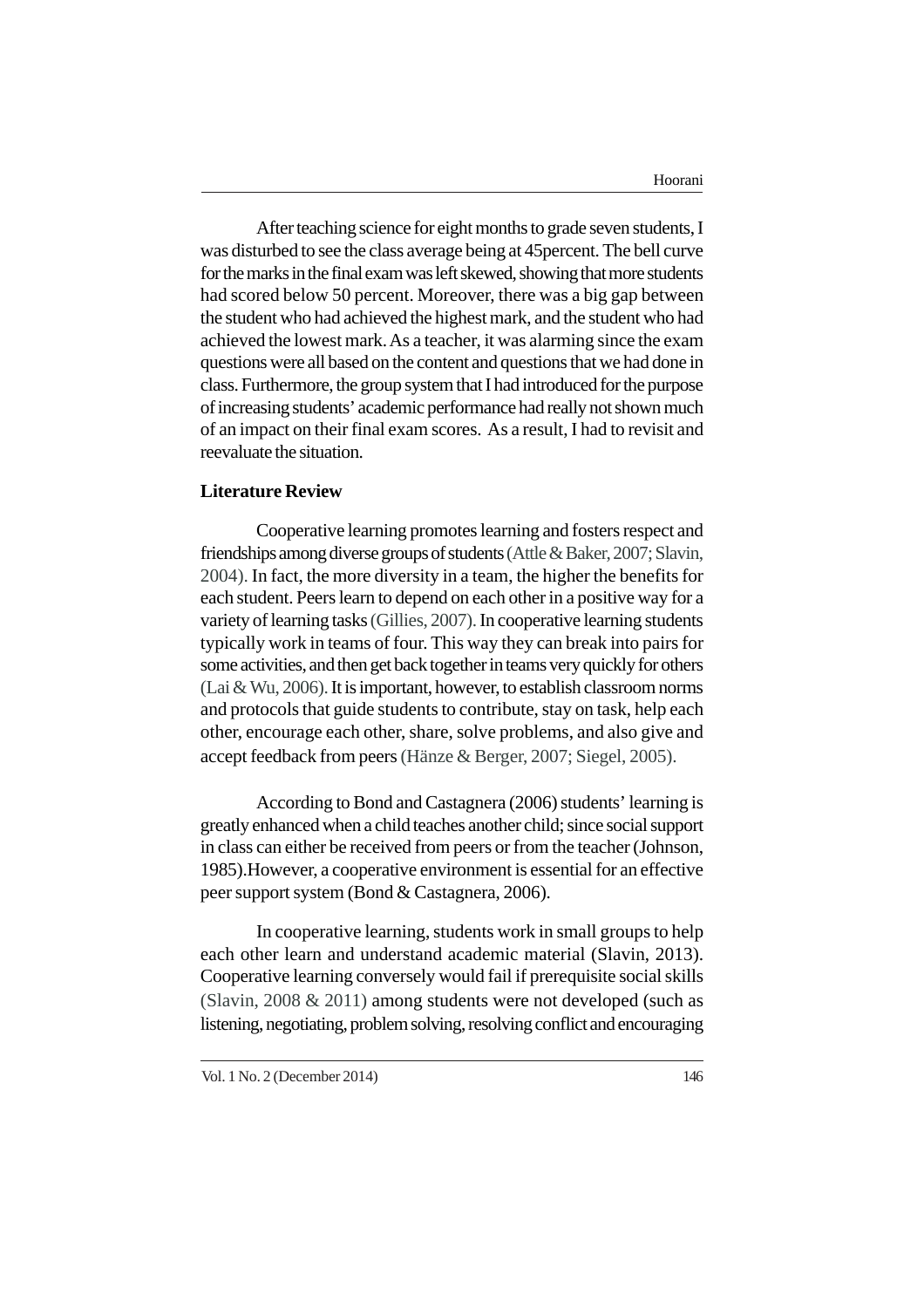one another); and at the same time it is important to abandon competition (Zakaria & Iksan, 2007), as there is a difference between making students compete amongst each other and challenging them (Shevin, 1994). If implemented correctly, research has shown that cooperative learning has helped to maximize students' learning, and has also resulted in greater academic achievement than other methods of teaching (Johnson, 1985). Cooperative learning has often been referred to as a means of fostering thinking skills and promoting higher order thinking (Slavin, 2013).

Activities and experiences are important in the academic success of students, but so are standard objectives, assessments, and materials. For standard objectives and assessments, Bloom's taxonomy is quite helpful (Pickard, 2007). The revised taxonomy has been classified into seven hierarchical levels namely remembering, understanding, applying, analyzing, evaluating, and creating. Bloom's taxonomy was revised with the intention of serving to the needs of a larger audience with the emphasis of improving instructional delivery, curriculum planning and assessment.

### **Methodology**

## **Design**

Self-reflective cycles of action research were employed for this research (Koshy, 2013). These cycles included reflecting upon the current practices, coming up with a plan to change a current practice that was not effective in class, implementing the new plan, and then determining the effectiveness of the new actions (Bencze, 2013).

## **Participants**

The participants for the action research were grade eight students. All participants were girls since it is an all-girls' school. The ages of these participants range between 13-16 years. Most of them are Pathan, and students have to wear burqas or chaddars when they are outside the school. They come from low income conservative families.

Vol. 1 No. 2 (December 2014)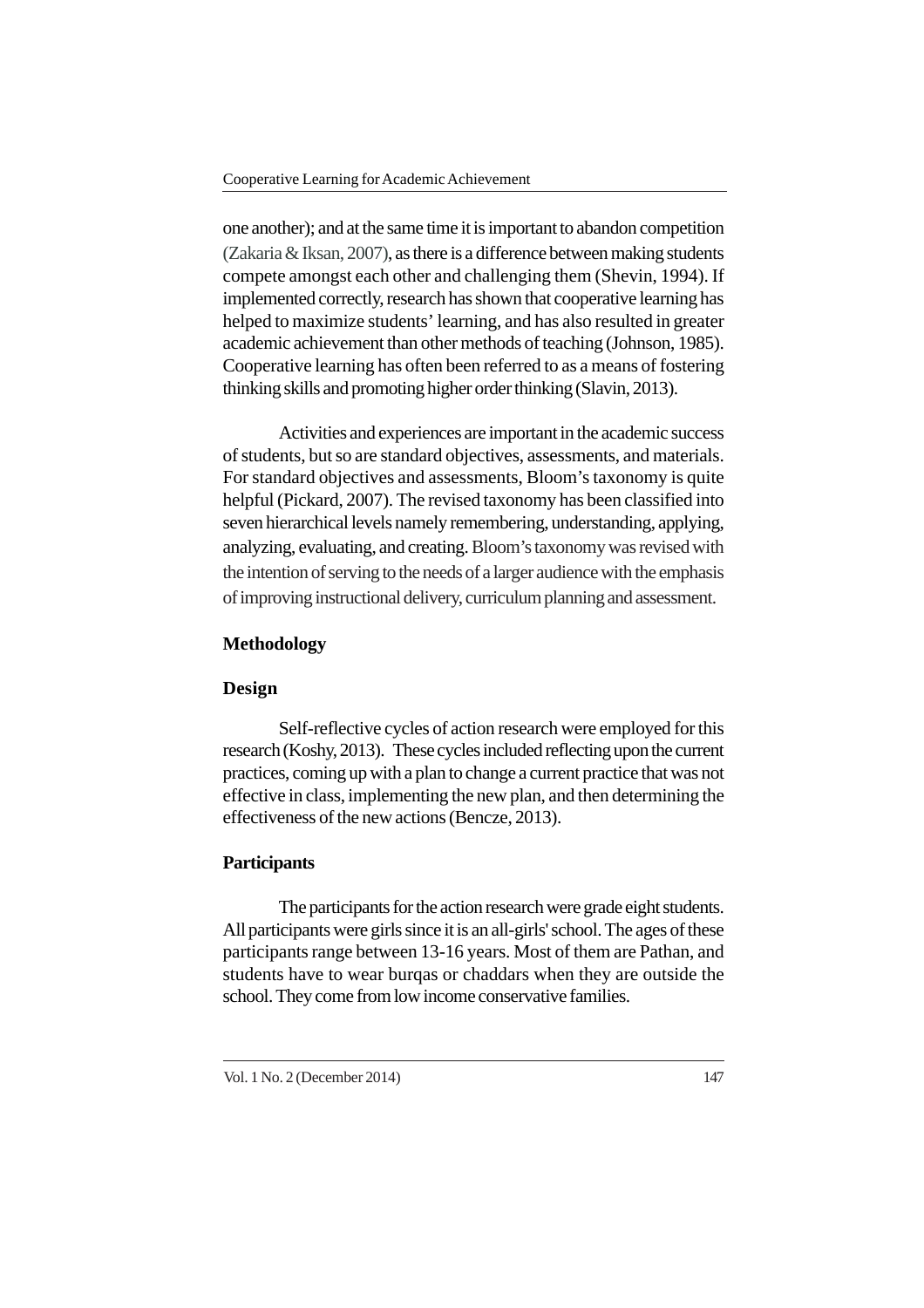## **Measures**

The measure that was used in this research was the ability of the student to answer questions pertaining to level one and level two thinking skills on Bloom's taxonomy during the independent practice and summative test. The questions for level one of Bloom's taxonomy aimed at assessing whether students remembered a concept or not? The cues used to devise these questions were 'what', 'list', and 'name'; whereas, the objective of questions pertaining to level two was to assess whether the students had understood the concept. The cues used for devising these questions were 'explain', 'classify', 'differentiate' and 'give examples'.

## **Procedure**

As part of the first step of the self-reflective cycle I tried to assess my current teaching practices by doing a situational analysis. This helped me to identify the areas that I wanted to explore during my literature review. In the literature, the terms cooperative learning and Bloom's taxonomy were explored in more depth. Once this was done, I made an intervention plan to meet my objective. The research objective was to make my students capable of answering questions pertaining to level one (remembering) and level two (understanding) on Bloom's taxonomy with the help of a cooperative learning environment. I wanted to determine the effectiveness of my intervention plan by looking at the improvement in the summative test scores of the students. My situational analysis was based on two investigation tools which were the following:

- 1. Questionnaire
- 2. Reflective journal

## **Questionnaire**

The questionnaire was administered on 46 students who had been promoted from grade seven to grade eight. The questionnaire had nine questions. The first question required them to rank the subjects that they were studying in order of their preference. Looking at the frequencies for this question, English was given the highest preference, which was followed by math and science.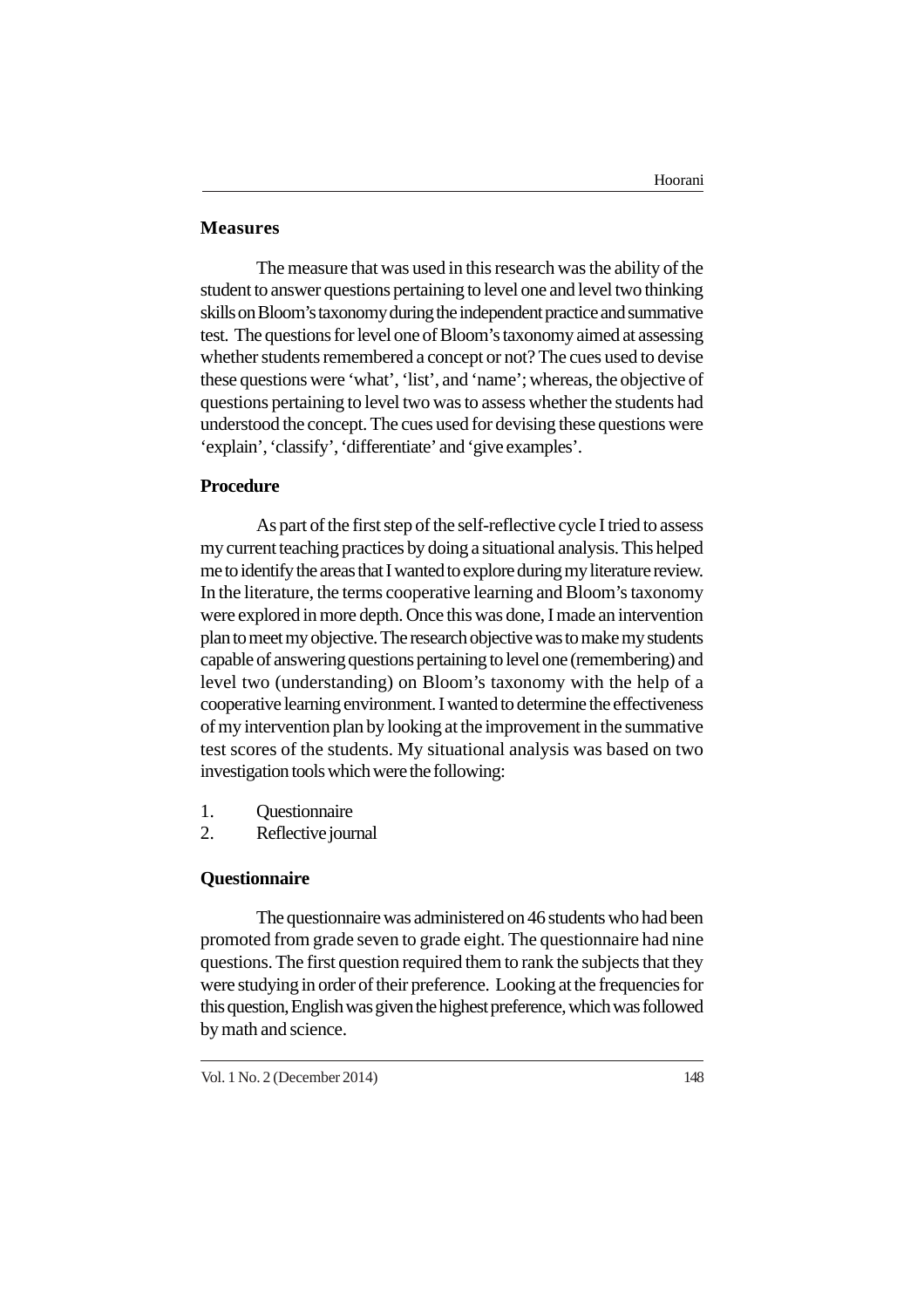Cooperative Learning for Academic Achievement

| Rank                  |                | 2  | 3              | 4  | 5              | 6              |    |    |  |
|-----------------------|----------------|----|----------------|----|----------------|----------------|----|----|--|
| Math                  | 9              | 16 | 11             | 3  | 4              | 1              | 2  | 46 |  |
| Urdu                  | $\overline{2}$ | 9  | 4              | 18 | 10             | $\overline{c}$ | 1  | 46 |  |
| Islamiyat             | $\overline{0}$ | 2  | $\overline{2}$ | 7  | 10             | 17             | 8  | 46 |  |
| <b>Social Studies</b> |                | 4  | $\overline{2}$ | 7  | 14             | 17             | 1  | 46 |  |
| English               | 24             | 12 | 6              | 3  | 1              | $\theta$       | 0  | 46 |  |
| Science               | 12             | 5  | 19             | 7  | $\overline{2}$ | 1              | 0  | 46 |  |
| Sindhi                | 0              | 0  | 0              |    | $\overline{2}$ | 9              | 34 | 46 |  |
|                       |                |    |                |    |                |                |    |    |  |

Table 1. Frequency table of students' subject preferences

In the second question, students had to rate their likeness for science on a five point Likert scale (five being the highest score and one being the lowest score). The questionnaire results showed that 86 per cent of the students liked science subject. In the third question, 73 per cent of the students felt that they understood the content that was taught during the science class. In the remaining six questions of the questionnaire students had to give a score on a five point Likert Scale to the following factors:

- 1. Clarity of lesson objectives;
- 2. Effectiveness of group work;
- 3. Getting individual attention from the teacher;
- 4. Getting help from the group leader;
- 5. Usefulness of books;
- 6. Getting help from home.

It can be concluded that students were not 'getting help from home'. This was followed by not 'getting help from the group leader'. Students however, given the highest score to 'getting individual attention from the teacher' which was followed by 'effectiveness of group work'.

Vol. 1 No. 2 (December 2014) 149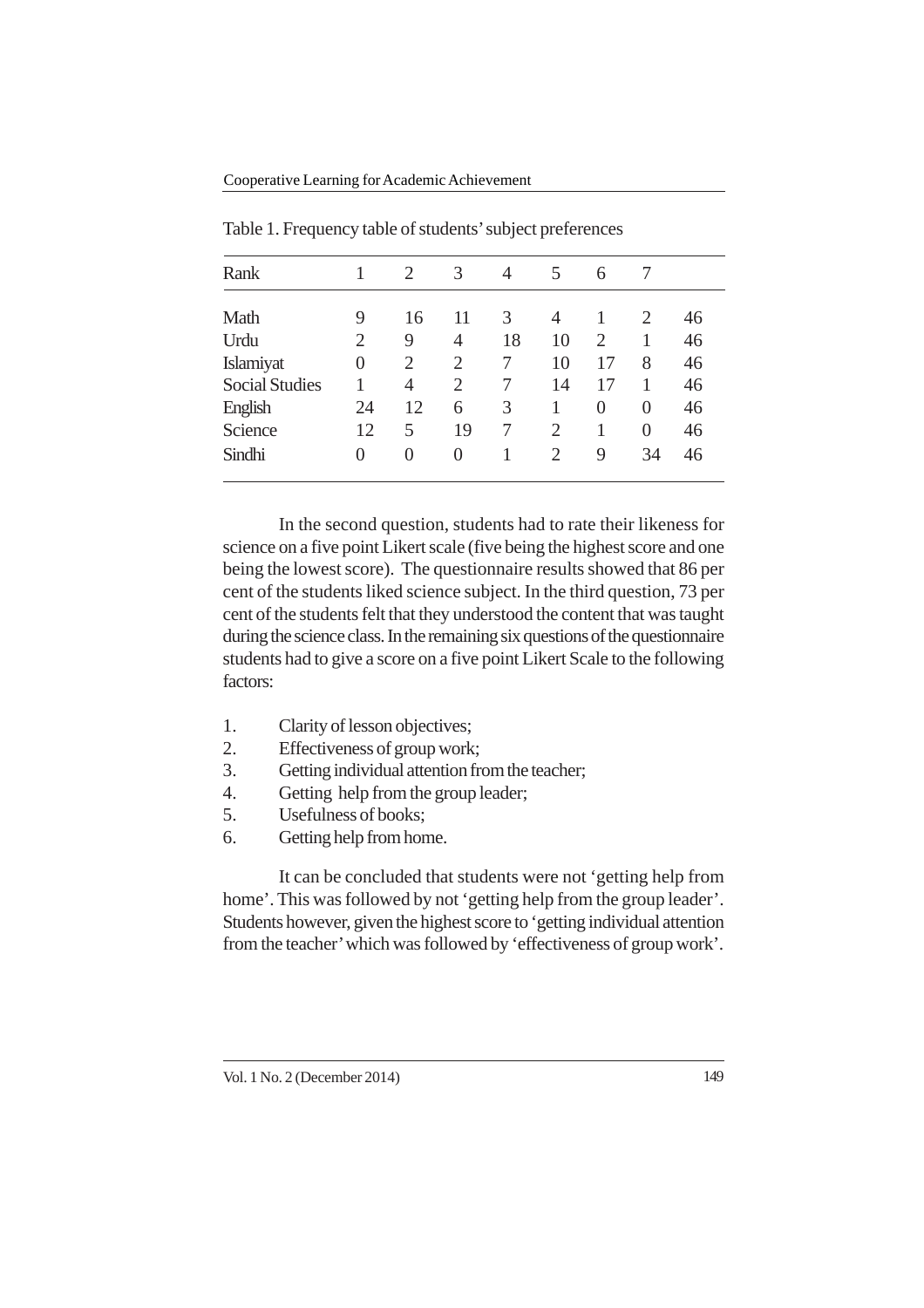|                                                       | <b>Total score</b><br>(230) |  |  |
|-------------------------------------------------------|-----------------------------|--|--|
| The teacher tells the objectives of the lesson.       | 195                         |  |  |
| Group work is effective.                              | 210                         |  |  |
| Teacher gives me individual attention.                | 216                         |  |  |
| Group leaders explain when I don't understand.        | 193                         |  |  |
| Books are effective in understanding a concept.       | 203                         |  |  |
| At home I get help when I don't understand a concept. | 172                         |  |  |

Table 2. Total scores given by students for questions four to nine

## **Findings of the reflective journal**

I maintained a reflective journal and kept recording my field experiences in it. The reflective journal helped me to assess my practices of cooperative learning. I implemented a group system in the class with the class strength of 47 students.The whole class was divided into groups of four. The groups had been formed such that every group had a strong student, one or two weak students, and one or two average students. The stronger student was made the group leader. According to the findings from the journal, this group system was not helping the weaker students especially during the guided practice of my lesson. During the guided practice of the lesson plan, I made students work with their respective groups. I gave every group a problem sheet that had questions and they had to solve it as a group. The problem that arose from this practice was that I could not assess whether the weak students had tried solving the problem or not.

In structuring of the group system the pitfalls that I had identified through my reflective journal were three. First, I did not mention to my class as to why I was making them work as a group and what I expected of the groups. Secondly, my group leaders were not instructed about what they were supposed to do, especially with members who were not listening.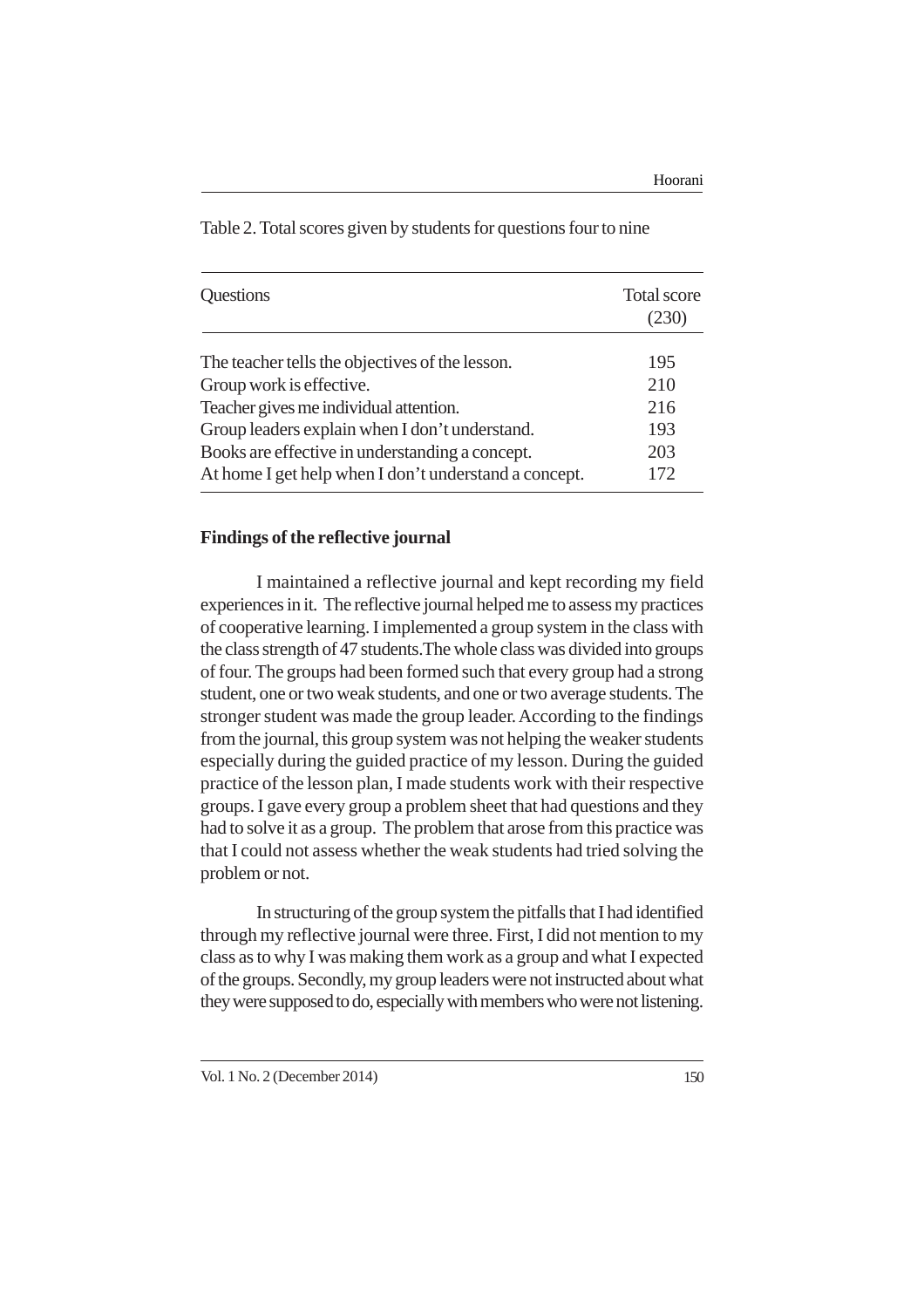Leaders had not been coached or trained for the responsibility that they had been assigned for. Thirdly, I was focusing more on achieving academic objectives than developing their social skills, which are crucial for academic achievement. Lack of planning and implementation were the reasons for not fully benefiting from the group system.

After situational analysis, I made an action plan that I implemented in my class. My action plan had two phases. As part of the first phase of my action plan, grade eight was divided into two sections so as to reduce class strength. Section A had 26 students, whereas section B had 21 students. This was followed by a renewed investment plan, through which the class was introduced to new rules and consequences, along with a new quantitative and qualitative goal which revolved on developing a cooperative learning environmeount. Furthermore, during the first phase the group leaders were made to go through an intensive workshop that tried to inculcate skills that would foster a cooperative learning environment within the class. The second phase focused on changing my instructional delivery by using Bloom's taxonomy within a cooperative learning environment.

**Renewed investment plan.** Students were introduced to new qualitative class goals. The qualitative goals of my class were team work, discipline, determination and hard work. These goals were discussed with the students and new but simple rules and consequences were also introduced in the class. If any student broke any rule, they had to face a consequence so as to discourage the behavior. The severity of the action was determined by how many rules were broken, and with that also determined the severity of the consequence.

**Group leader workshop.**The workshop was five days long. The purpose of the workshop was to make group leaders understand their role and responsibility. The workshop aimed at making the group leaders understand who is a leader, and tried to nurture the soft skills of listening, negotiating, problem solving, resolving conflict and encouraging one another.

Vol. 1 No. 2 (December 2014) 151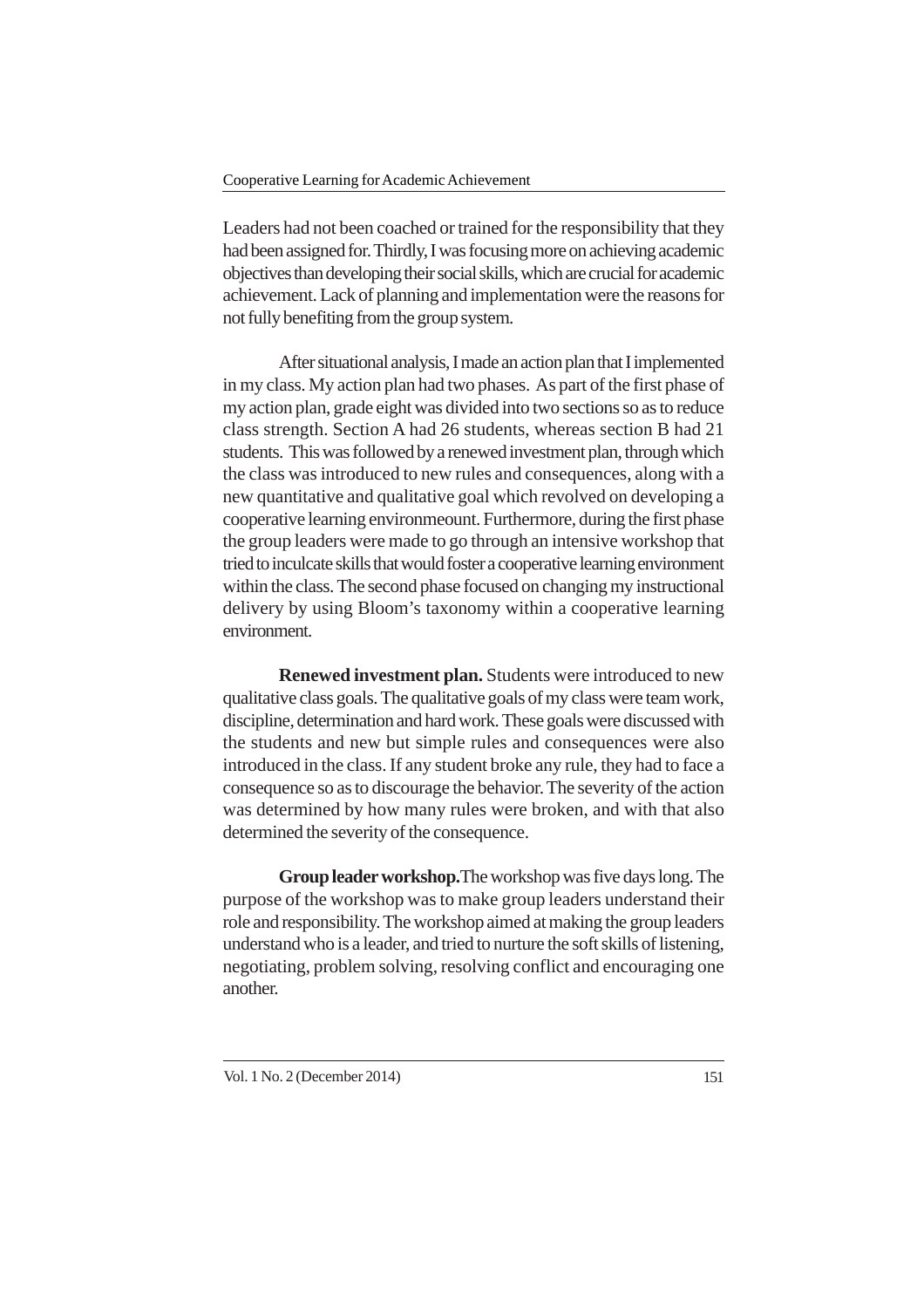Hoorani

**Changing the structure of the lesson.** The old lesson plan had a learning objective. The plan was divided into three parts: introduction to (a) new material, (b) guided practice, and (c) independent practice. In guided practice, I only gave them group work. In the new lesson plan there were social objectives along with the learning objectives. Learning objectives unlike in the old lesson plan format were based on Bloom's taxonomy level one and level two. The introduction to new materials was limited to seven minutes like in the old lesson plan format. Guided practice was divided into two stages. Each stage of the guided practice ensured that students master level one and level two thinking skills of Bloom's taxonomy. Stage one of the guided practice had pair work in which the pairs had to decide who would be the writer and who would be the speaker. Once they had decided, the speaker had to answer level one question of Bloom's taxonomy by dictating it to the writer who had to just write the answers. This role had to be then reversed, and students had to adhere strictly to their respective self -assigned roles. Once done, and if they had more time they could discuss the answers amongst each other. This was then followed by the second stage of the guided practice where students had to answer questions pertaining to level one and level two on Bloom's taxonomy individually. In both phases they were permitted to ask for my help if they needed it and then these questions were discussed in class. In the independent practice, students had to answer questions pertaining to level one and level two on Bloom's taxonomy, on their own. Students' work was tracked and any student who failed to attempt even one question during the independent practice had to stay back for remediation after school.

## **Results**

During my action research, I used the new lesson plan format for the topics: temperature, matter, states of matter, melting, boiling, and freezing within a cooperative learning environment. A summative test was given to students once all of the above topics had been taught in class. The summative test had questions pertaining to level one and level two on Bloom's Taxonomy. The class average for the summative test of grade 8A was 80.10 per cent and the standard deviation of the scores was 3.7 per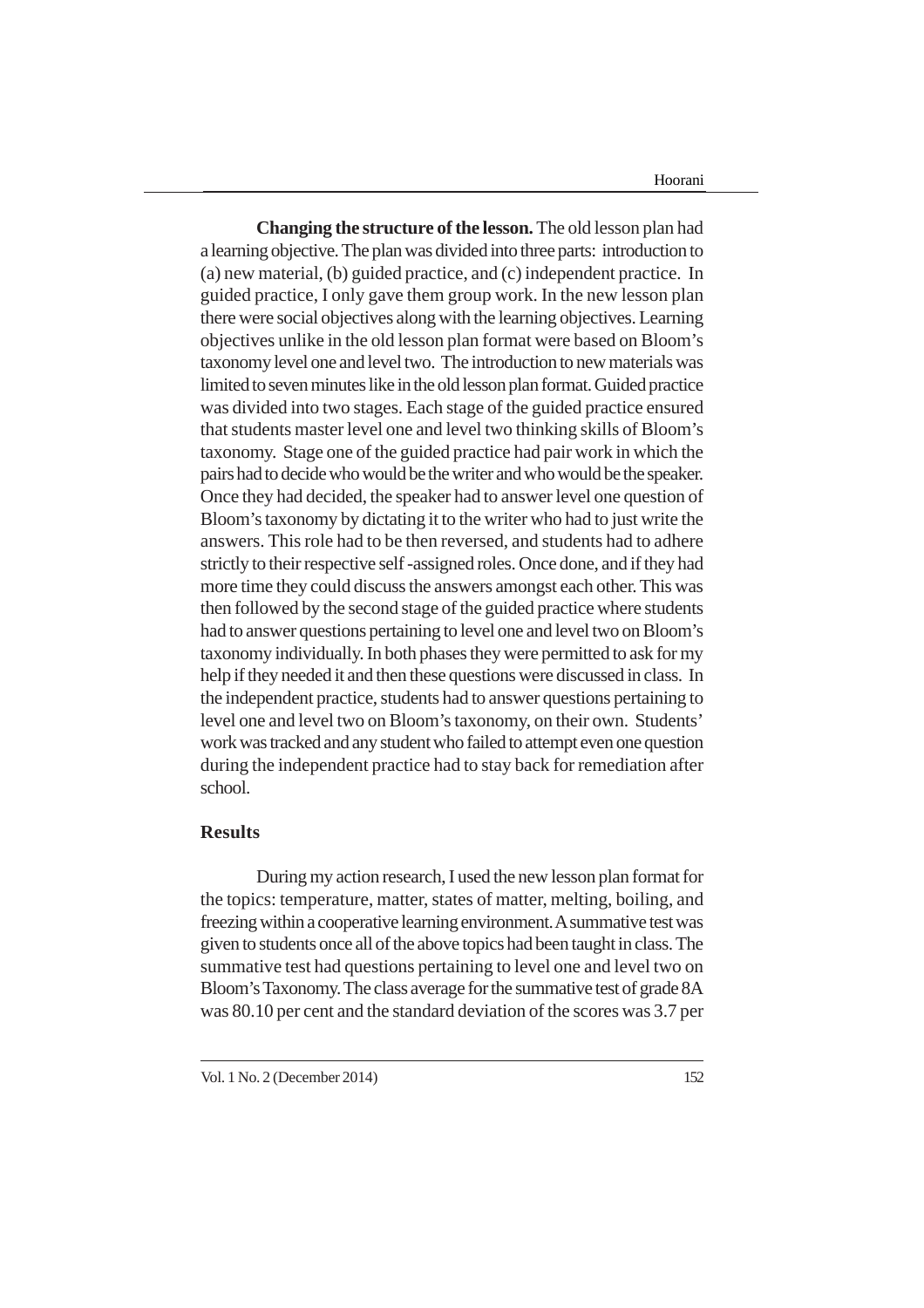cent; whereas for grade 8B the class average was 89 per cent and the standard deviation of the scores was 2.9 per cent.

## **Outcomes and Discussion**

In my action research I learnt that learning objectives need to be specific. Once my objectives were tailored to level one and level two on the Bloom's taxonomy I was able to plan a more structured lesson. Questions during the guided practice and independent practice were driven by the learning objectives which made assessment genuine. It also ensured that remedial was not just for below average students but were for any student who failed to answer any of the independent practice questions.

The investment plan had qualitative goals along with the rules and consequences, and the workshop helped in creating a cooperative learning environment within the class. This environment helped in maximizing students' learning. Pair work was also a good activity as it helped students to not only remember the concepts, but to listen to the lecture carefully during the class.

Students, however, did struggle in remembering the content after the lesson was delivered. Once this was noticed I gave them a post lesson worksheet. This worksheet summarized the key points of my lesson followed by questions pertaining to level one and level two on Bloom's taxonomy. Students had to copy the content of the worksheet in their copies and then had to answer the questions of the worksheet on their own. The name of this post lesson worksheet was *Dorbeen1*.

## **Conclusion**

Cooperative Learning Method and clear objectives helped me to bridge the gap between the weaker and the stronger students. Cooperative learning method provided me the ultimate foundation for the smooth execution of the lesson plan during the class; whereas, clear objectives helped me in structuring an effective lesson that maximized students' learning. Bloom's Taxonomy was a useful framework that helped me in establishing clear and precise objectives for my lessons. It also allowed me to devise questions that made the assessment of students authentic.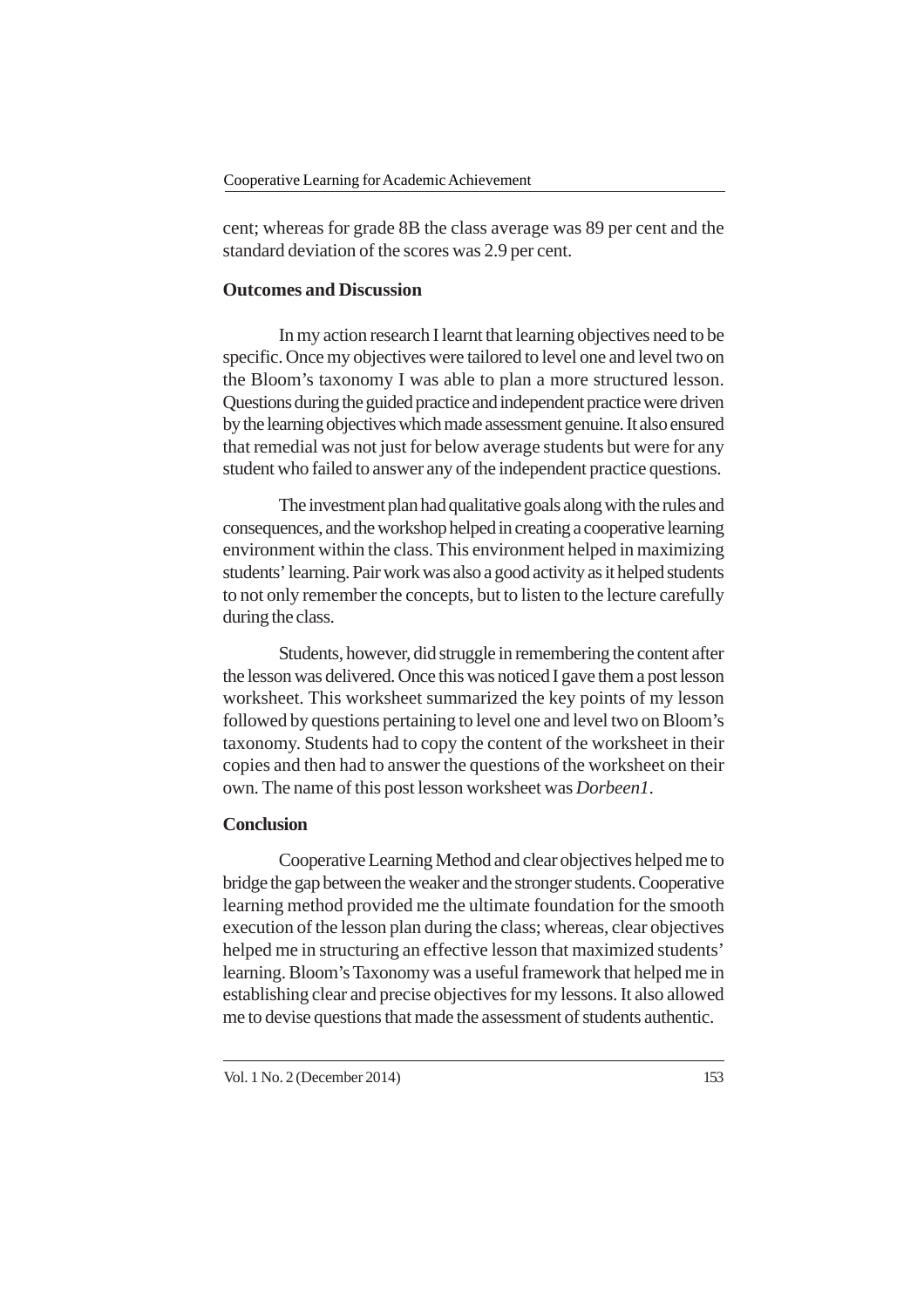## **References**

- Attle, S., & Baker, B. (2007). Cooperative learning in a competitive environment: Classroom applications. *International Journal of Teaching and Learning in Higher Education*, *19*(1), 77-83.
- Bencze, J. L. (2009). Educator action research support. Retrieved from http://webspace.oise.utoronto.ca/~benczela Action\_Research\_Help.html
- Bond, R., & Castagnera, E. (2006). Peer support and inclusive education: An underutilized resource. *Theory into Practice*, *45*(3), 224- 229.
- Gillies, R. M. (2007). *Cooperative learning: Integrating theory and practice*. New York: Sage Publications.
- Hänze, M., & Berger, R. (2007). Cooperative learning, motivational effects, and student characteristics: An experimental study comparingcooperative learning and direct instruction in 12th grade physics classes. *Learning and Instruction*,*17*(1), 29-41.
- Johnson, D. W. (1985). The effects of prolonged implementation of cooperative learning on social support within the classroom. *The Journal of Psychology, 19*(5), 405-4011.
- Koshy, V. (2013) What is action research? Retrieved from http:// www.sagepub.com/upm-data/36584\_01\_Koshy\_et\_al\_Ch\_01. pdf
- Lai,C.Y., & Wu,C.C.(2006). Using handhelds in a jigsaw cooperative learning environment. *Journal of Computer Assisted Learning*, *22*(4), 284-297.
- Pickard, M. J. (2007). The new Bloom'x taxonomy: An overview for family and consumer sciences. *Journal of Family and Consumer Sciences Education, 25*(1), 45-55.
- Shevin, M. S. (1994). Cooperative learning and middle schools: What would it take to really do? it right? *Theory into Practice, 33*(3),183-190.